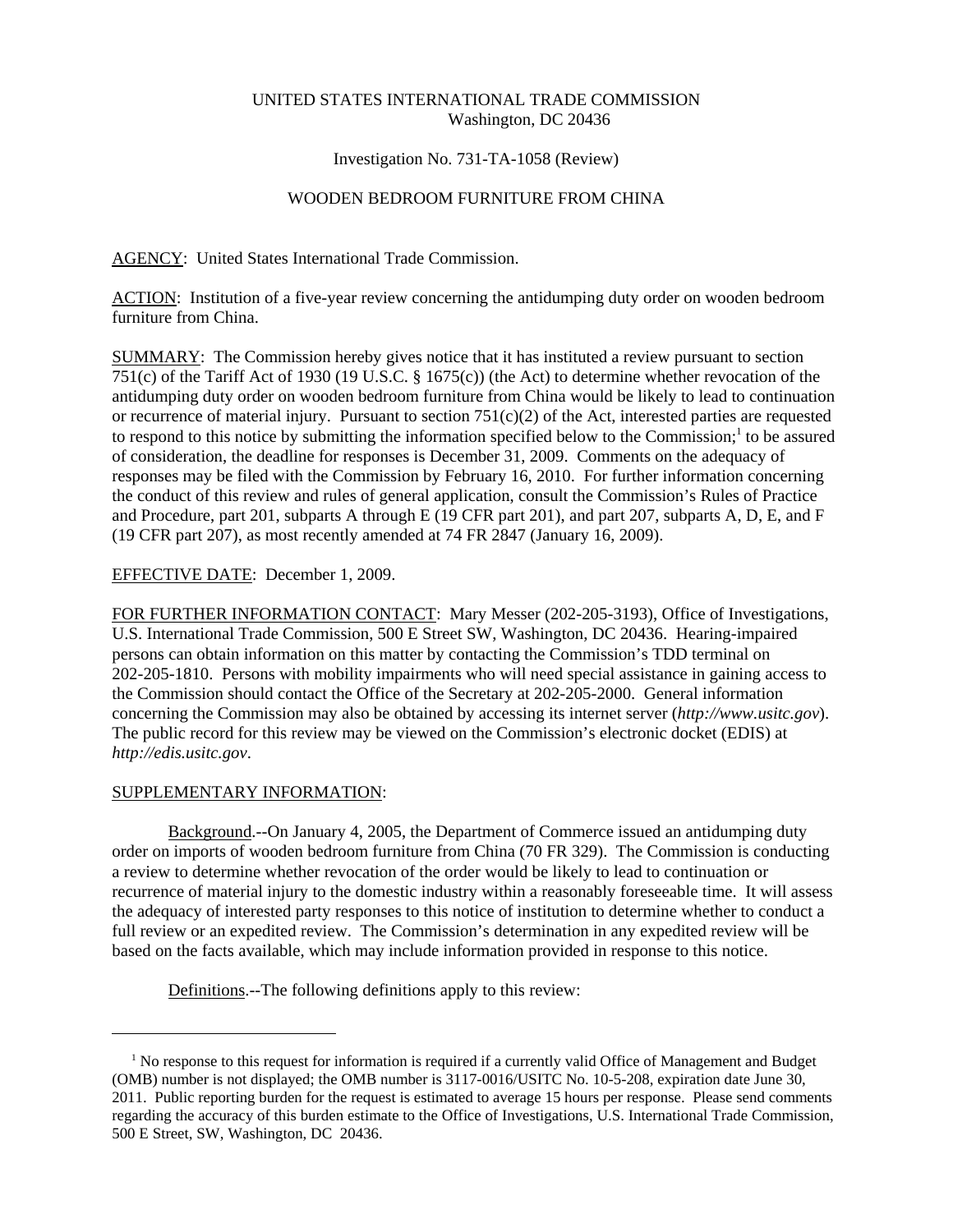- (1) *Subject Merchandise* is the class or kind of merchandise that is within the scope of the five-year review, as defined by the Department of Commerce.
- (2) The *Subject Country* in this review is China.
- (3) The *Domestic Like Product* is the domestically produced product or products which are like, or in the absence of like, most similar in characteristics and uses with, the *Subject Merchandise*. In its original determination, the Commission found one *Domestic Like Product* consisting of all wooden bedroom furniture, including both joinery and nonjoinery forms. Wooden bedroom furniture is wooden furniture designed and manufactured for use in the bedroom. It includes such items of wooden furniture as beds, nightstands, chests, armoires, and dressers with mirrors.
- (4) The *Domestic Industry* is the U.S. producers as a whole of the *Domestic Like Product*, or those producers whose collective output of the *Domestic Like Product* constitutes a major proportion of the total domestic production of the product. In its original determination, the Commission defined the *Domestic Industry* as all domestic producers of wooden bedroom furniture.
- (5) The *Order Date* is the date that the antidumping duty order under review became effective. In this review, the *Order Date* is January 4, 2005.
- (6) An *Importer* is any person or firm engaged, either directly or through a parent company or subsidiary, in importing the *Subject Merchandise* into the United States from a foreign manufacturer or through its selling agent.

Participation in the review and public service list.--Persons, including industrial users of the *Subject Merchandise* and, if the merchandise is sold at the retail level, representative consumer organizations, wishing to participate in the review as parties must file an entry of appearance with the Secretary to the Commission, as provided in section 201.11(b)(4) of the Commission's rules, no later than 21 days after publication of this notice in the *Federal Register*. The Secretary will maintain a public service list containing the names and addresses of all persons, or their representatives, who are parties to the review.

Former Commission employees who are seeking to appear in Commission five-year reviews are advised that they may appear in a review even if they participated personally and substantially in the corresponding underlying original investigation. The Commission's designated agency ethics official has advised that a five-year review is not considered the "same particular matter" as the corresponding underlying original investigation for purposes of 18 U.S.C. § 207, the post employment statute for Federal employees, and Commission rule 201.15(b)(19 CFR § 201.15(b)), 73 FR 24609 (May 5, 2008). This advice was developed in consultation with the Office of Government Ethics. Consequently, former employees are not required to seek Commission approval to appear in a review under Commission rule 19 CFR § 201.15, even if the corresponding underlying original investigation was pending when they were Commission employees. For further ethics advice on this matter, contact Carol McCue Verratti, Deputy Agency Ethics Official, at 202-205-3088.

Limited disclosure of business proprietary information (BPI) under an administrative protective order (APO) and APO service list.--Pursuant to section 207.7(a) of the Commission's rules, the Secretary will make BPI submitted in this review available to authorized applicants under the APO issued in the review, provided that the application is made no later than 21 days after publication of this notice in the *Federal Register*. Authorized applicants must represent interested parties, as defined in 19 U.S.C. §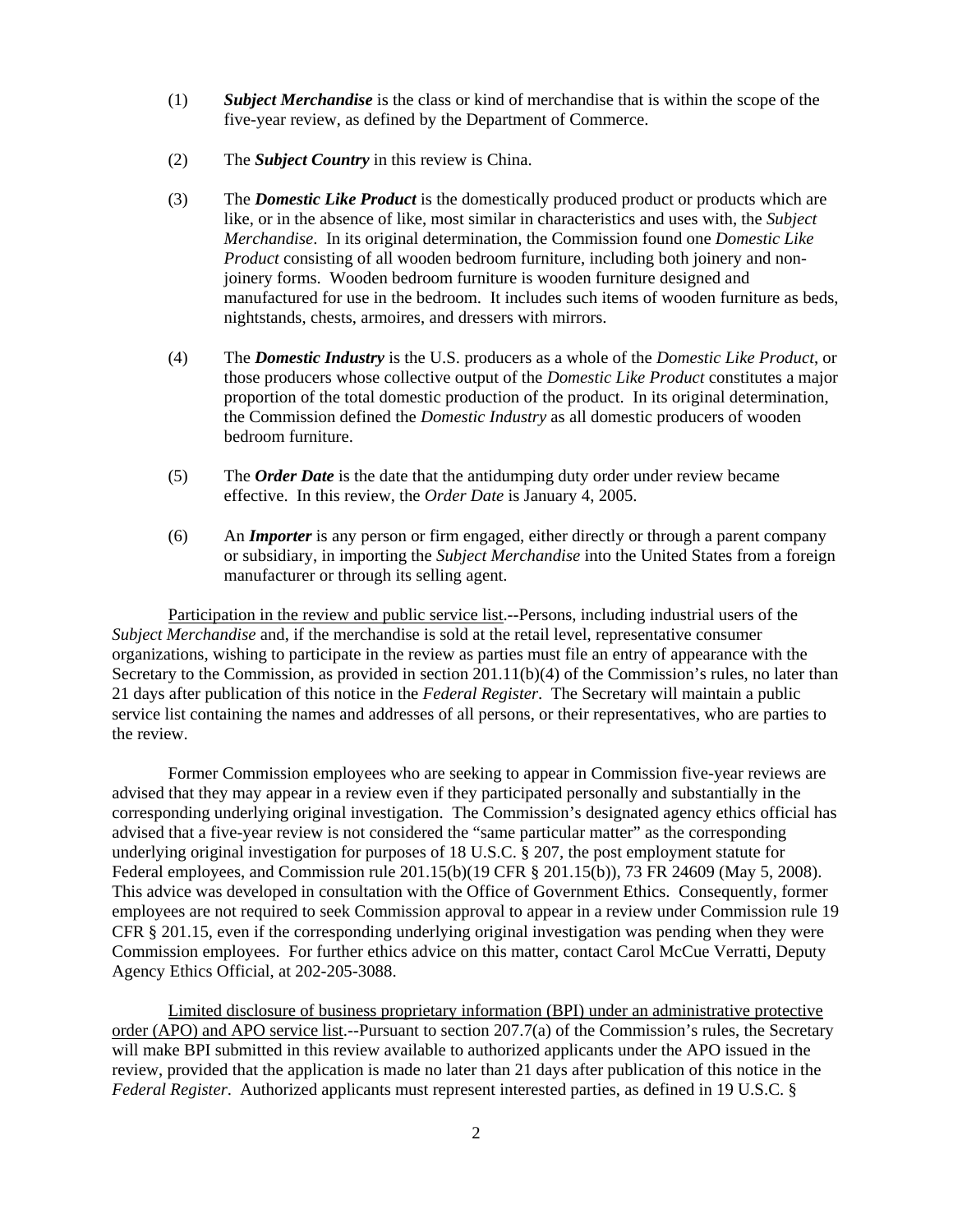1677(9), who are parties to the review. A separate service list will be maintained by the Secretary for those parties authorized to receive BPI under the APO.

Certification.--Pursuant to section 207.3 of the Commission's rules, any person submitting information to the Commission in connection with this review must certify that the information is accurate and complete to the best of the submitter's knowledge. In making the certification, the submitter will be deemed to consent, unless otherwise specified, for the Commission, its employees, and contract personnel to use the information provided in any other reviews or investigations of the same or comparable products which the Commission conducts under Title VII of the Act, or in internal audits and investigations relating to the programs and operations of the Commission pursuant to 5 U.S.C. Appendix 3.

Written submissions.--Pursuant to section 207.61 of the Commission's rules, each interested party response to this notice must provide the information specified below. The deadline for filing such responses is December 31, 2009. Pursuant to section 207.62(b) of the Commission's rules, eligible parties (as specified in Commission rule  $207.62(b)(1)$ ) may also file comments concerning the adequacy of responses to the notice of institution and whether the Commission should conduct an expedited or full review. The deadline for filing such comments is February 16, 2010. All written submissions must conform with the provisions of sections 201.8 and 207.3 of the Commission's rules and any submissions that contain BPI must also conform with the requirements of sections 201.6 and 207.7 of the Commission's rules. The Commission's rules do not authorize filing of submissions with the Secretary by facsimile or electronic means, except to the extent permitted by section 201.8 of the Commission's rules, as amended, 67 FR 68036 (November 8, 2002). Also, in accordance with sections 201.16(c) and 207.3 of the Commission's rules, each document filed by a party to the review must be served on all other parties to the review (as identified by either the public or APO service list as appropriate), and a certificate of service must accompany the document (if you are not a party to the review you do not need to serve your response).

Inability to provide requested information.--Pursuant to section 207.61(c) of the Commission's rules, any interested party that cannot furnish the information requested by this notice in the requested form and manner shall notify the Commission at the earliest possible time, provide a full explanation of why it cannot provide the requested information, and indicate alternative forms in which it can provide equivalent information. If an interested party does not provide this notification (or the Commission finds the explanation provided in the notification inadequate) and fails to provide a complete response to this notice, the Commission may take an adverse inference against the party pursuant to section 776(b) of the Act in making its determination in the review.

INFORMATION TO BE PROVIDED IN RESPONSE TO THIS NOTICE OF INSTITUTION: As used below, the term "firm" includes any related firms. Quantity data requested in this notice of institution are in terms of both pieces<sup>2</sup> and pounds and value data are in terms of U.S. dollars.

- (1) The name and address of your firm or entity (including World Wide Web address) and name, telephone number, fax number, and E-mail address of the certifying official.
- (2) A statement indicating whether your firm/entity is a U.S. producer of the *Domestic Like Product*, a U.S. union or worker group, a U.S. importer of the *Subject Merchandise*, a foreign producer or

<sup>&</sup>lt;sup>2</sup> Note that a bed, which is defined as a headboard, with or without any combination of related pieces such as a footboard, side rails, and canopy, is considered a single piece whether it contains one or more separate pieces. Bunk beds are considered two beds and therefore are considered two pieces.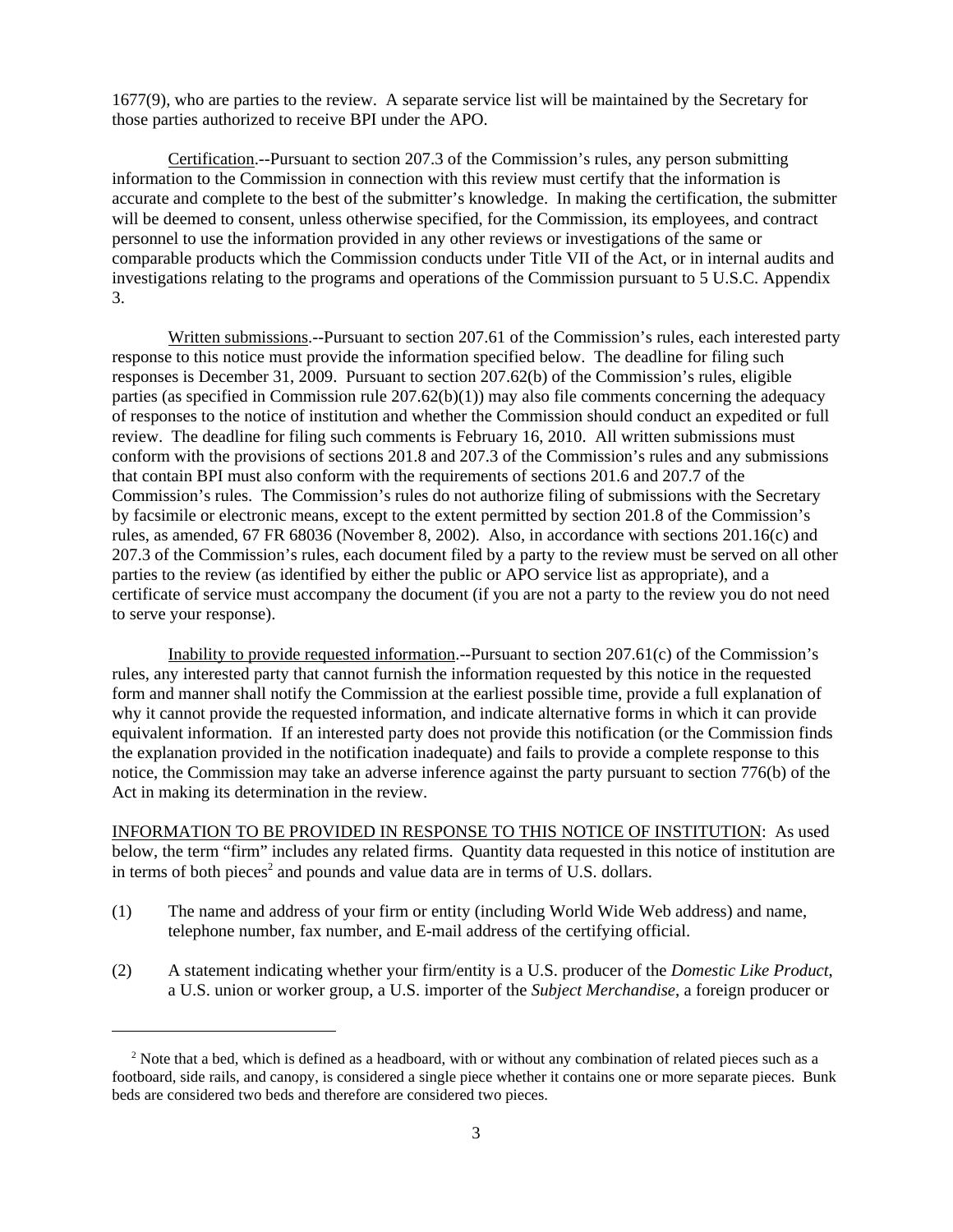exporter of the *Subject Merchandise*, a U.S. or foreign trade or business association, or another interested party (including an explanation). If you are a union/worker group or trade/business association, identify the firms in which your workers are employed or which are members of your association.

- (3) A statement indicating whether your firm/entity is willing to participate in this review by providing information requested by the Commission.
- (4) A statement of the likely effects of the revocation of the antidumping duty order on the *Domestic Industry* in general and/or your firm/entity specifically. In your response, please discuss the various factors specified in section 752(a) of the Act (19 U.S.C. § 1675a(a)) including the likely volume of subject imports, likely price effects of subject imports, and likely impact of imports of *Subject Merchandise* on the *Domestic Industry*.
- (5) A list of all known and currently operating U.S. producers of the *Domestic Like Product*. Identify any known related parties and the nature of the relationship as defined in section  $771(4)(B)$  of the Act (19 U.S.C. § 1677(4)(B)).
- (6) A list of all known and currently operating U.S. importers of the *Subject Merchandise* and producers of the *Subject Merchandise* in the *Subject Country* that currently export or have exported *Subject Merchandise* to the United States or other countries since the *Order Date*.
- (7) A list of 3-5 leading purchasers in the U.S. market for the *Domestic Like Product* and the *Subject Merchandise* (including street address, World Wide Web address, and the name, telephone number, fax number, and E-mail address of a responsible official at each firm).
- (8) A list of known sources of information on national or regional prices for the *Domestic Like Product* or the *Subject Merchandise* in the U.S. or other markets.
- (9) If you are a U.S. producer of the *Domestic Like Product*, provide the following information on your firm's operations on that product during calendar year 2008, except as noted (report quantity data in terms of both pieces and pounds and report value data in U.S. dollars, f.o.b. plant). If you are a union/worker group or trade/business association, provide the information, on an aggregate basis, for the firms in which your workers are employed/which are members of your association.
	- (a) Production (quantity in terms of both pieces and pounds) and, if known, an estimate of the percentage of total U.S. production of the *Domestic Like Product* accounted for by your firm's(s') production (on the basis of both pieces and pounds);
	- (b) Capacity (quantity in terms of both pieces and pounds) of your firm to produce the *Domestic Like Product* (i.e., the level of production that your establishment(s) could reasonably have expected to attain during the year, assuming normal operating conditions (using equipment and machinery in place and ready to operate), normal operating levels (hours per week/weeks per year), time for downtime, maintenance, repair, and cleanup, and a typical or representative product mix);
	- (c) the quantity (in terms of both pieces and pounds) and value of U.S. commercial shipments of the *Domestic Like Product* produced in your U.S. plant(s) and, if known, an estimate of the percentage of total U.S. commercial shipments of the *Domestic Like Product* accounted for by your firm's(s') U.S. commercial shipments (on the basis of pieces, pounds, and value);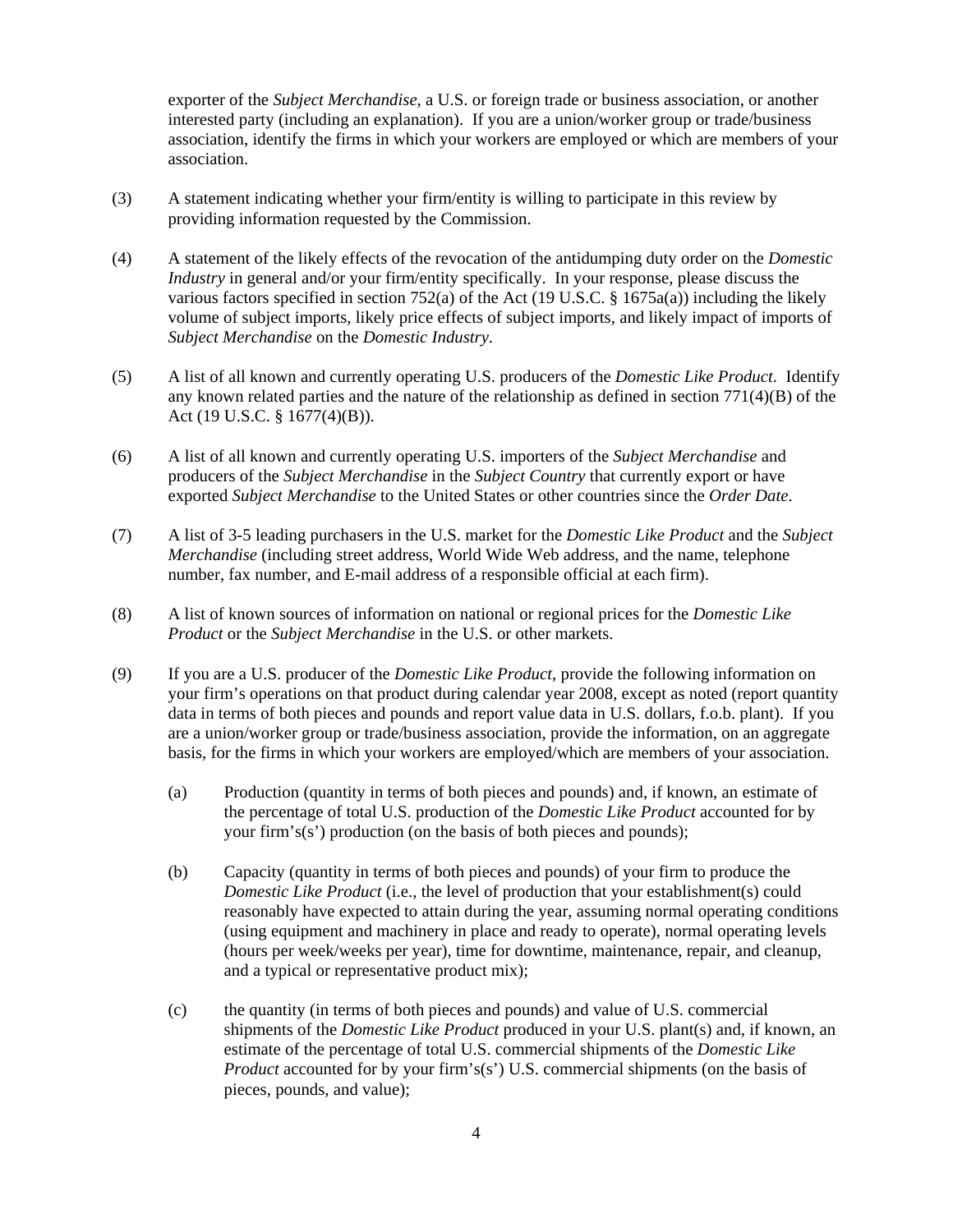- (d) the quantity ( in terms of both pieces and pounds) and value of U.S. internal consumption/company transfers of the *Domestic Like Product* produced in your U.S.  $plant(s)$ ; and
- (e) the value of (i) net sales, (ii) cost of goods sold (COGS), (iii) gross profit, (iv) selling, general and administrative (SG&A) expenses, and (v) operating income of the *Domestic Like Product* produced in your U.S. plant(s) (include both U.S. and export commercial sales, internal consumption, and company transfers) for your most recently completed fiscal year (identify the date on which your fiscal year ends).
- (10) If you are a U.S. importer or a trade/business association of U.S. importers of the *Subject Merchandise* from the *Subject Country*, provide the following information on your firm's(s') operations on that product during calendar year 2008 (report quantity data in terms of both pieces and pounds and report value data in U.S. dollars). If you are a trade/business association, provide the information, on an aggregate basis, for the firms which are members of your association.
	- (a) The quantity (in terms of both pieces and pounds) and value (landed, duty-paid but not including antidumping duties) of U.S. imports and, if known, an estimate of the percentage of total U.S. imports of *Subject Merchandise* from the *Subject Country* accounted for by your firm's(s') imports (on the basis of pieces, pounds, and value);
	- (b) the quantity (in terms of both pieces and pounds) and value (f.o.b. U.S. port, including antidumping duties) of U.S. commercial shipments of *Subject Merchandise* imported from the *Subject Country*; and
	- (c) the quantity (in terms of both pieces and pounds) and value (f.o.b. U.S. port, including antidumping duties) of U.S. internal consumption/company transfers of *Subject Merchandise* imported from the *Subject Country*.
- (11) If you are a producer, an exporter, or a trade/business association of producers or exporters of the *Subject Merchandise* in the *Subject Country*, provide the following information on your firm's(s') operations on that product during calendar year 2008 (report quantity data in terms of both pieces and pounds and report value data in U.S. dollars, landed and duty-paid at the U.S. port but not including antidumping duties). If you are a trade/business association, provide the information, on an aggregate basis, for the firms which are members of your association.
	- (a) Production (quantity in terms of both pieces and pounds) and, if known, an estimate of the percentage of total production of *Subject Merchandise* in the *Subject Country* accounted for by your firm's(s') production (on the basis of both pieces and pounds);
	- (b) Capacity (quantity in terms of both pieces and pounds) of your firm to produce the *Subject Merchandise* in the *Subject Country* (i.e., the level of production that your establishment(s) could reasonably have expected to attain during the year, assuming normal operating conditions (using equipment and machinery in place and ready to operate), normal operating levels (hours per week/weeks per year), time for downtime, maintenance, repair, and cleanup, and a typical or representative product mix); and
	- (c) the quantity (in terms of both pieces and pounds) and value of your firm's(s') exports to the United States of *Subject Merchandise* and, if known, an estimate of the percentage of total exports to the United States of *Subject Merchandise* from the *Subject Country* accounted for by your firm's(s') exports (on the basis of pieces, pounds, and value).